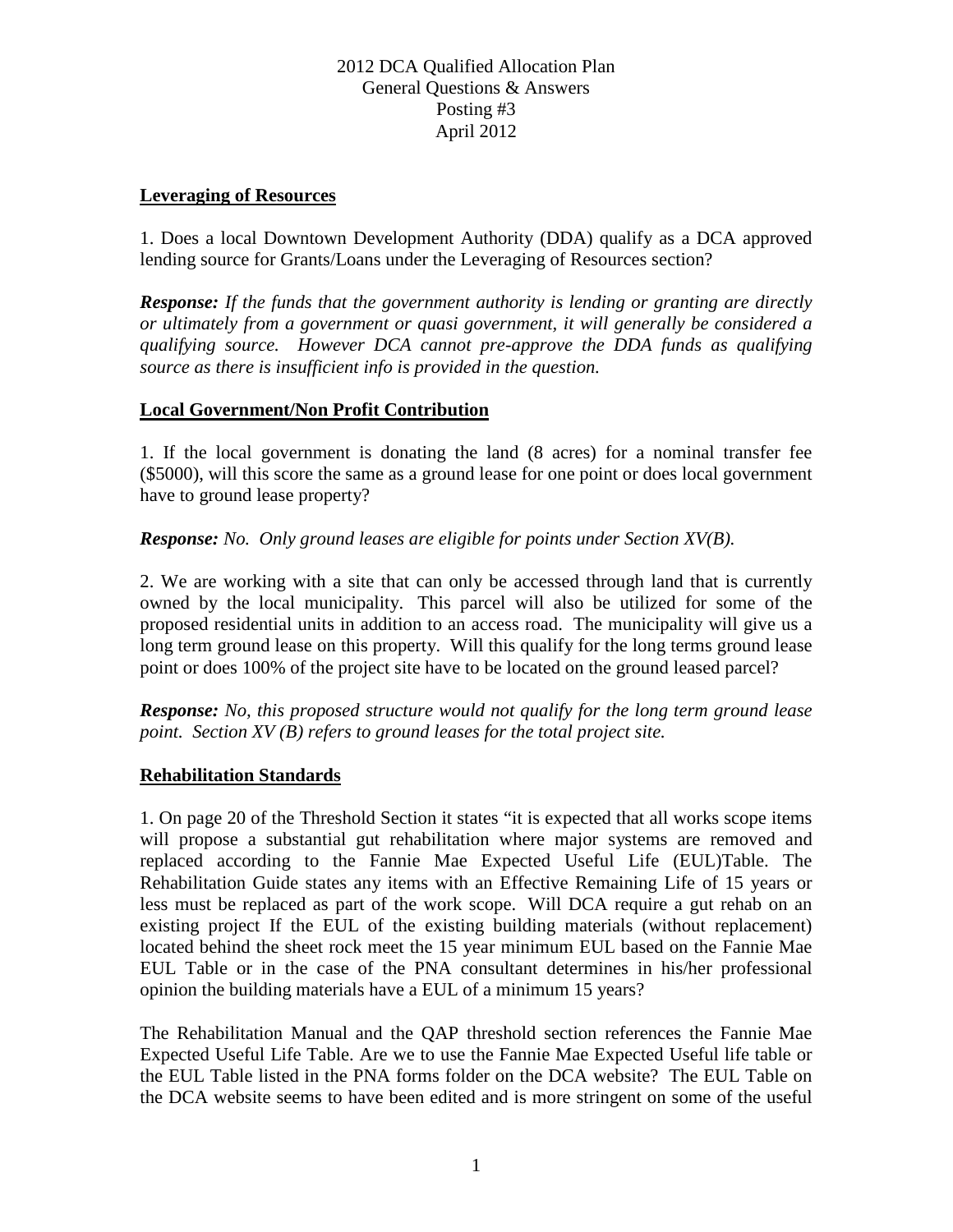# 2012 DCA Qualified Allocation Plan General Questions & Answers Posting #3 April 2012

life terms for some materials compared to the Fannie Mae Expected Useful Life Table I found on the Web.

*Response: DCA requires a gut rehabilitation absent a waiver approval. You are to use DCA's edited version of the Fannie Mae Expected Useful Life Tables on the DCA website. Additionally, the Rehabilitation Manual 10 of 30 states:*

*It is incumbent upon the project team to provide adequate documentation substantiating the differences between the Effective Remaining Life as a calculated difference between Effective Useful Life and Age and the Evaluator's opinion of the remaining useful life.*

*Inadequate or inconclusive documentation of differences between the published Effective Remaining Life and the professional's opinion may be result in a Threshold failure.* 

### **Stable Communities/Redevelopment/Revitalization**

1. DCA stated in the last Q& A that for the purpose of claiming Stable Communities points, applicants should use the census tract in which the proposed site was located as of the 2000 Census. Could DCA confirm that this means that when a site address is entered into the FFIEC Geocoding System [\(http://www.ffiec.gov/geocode/\)](http://www.ffiec.gov/geocode/), the applicant should select **2011** for the Year before entering the site address? The Geocoding System requires that you enter a street address along with either a city and state OR zip code to obtain information and not a census tract.

Also, if an applicant expects to receive the 4 points for this scoring category and, if FFIEC releases the new 2010 Census information *prior to* the application submission date, and if this new information results in the Tract Income Level as "Moderate" whereas in prior years it had been " Middle", will DCA still allow data produced from the 2000 Census to be used when considering the four points for this scoring item?

*Response: Applicants seeking Stable Communities points should verify the census tract of the proposed site as of the 2000 census and then follow the link provided in the QAP [\(http://www.ffiec.gov/census/\)](http://www.ffiec.gov/census/). DCA cannot confirm the use of other tools offered on the FFIEC website. The second question above was addressed in Q&A Posting #1.*

# **Undesirable/Inefficient Site Activities/Characteristics**

1. On Page 8 of 31 of Appendix II, item g., the word extensive is used three times. In the event that an applicant has site characteristics that require any level of mitigation, it is unclear as to at what point one would interpret the mitigation to be extensive. Could DCA please provide more guidance on what extensive means so that applicants can determine, before submitting an application, that mitigation of a particular site characteristic would be acceptable to DCA?